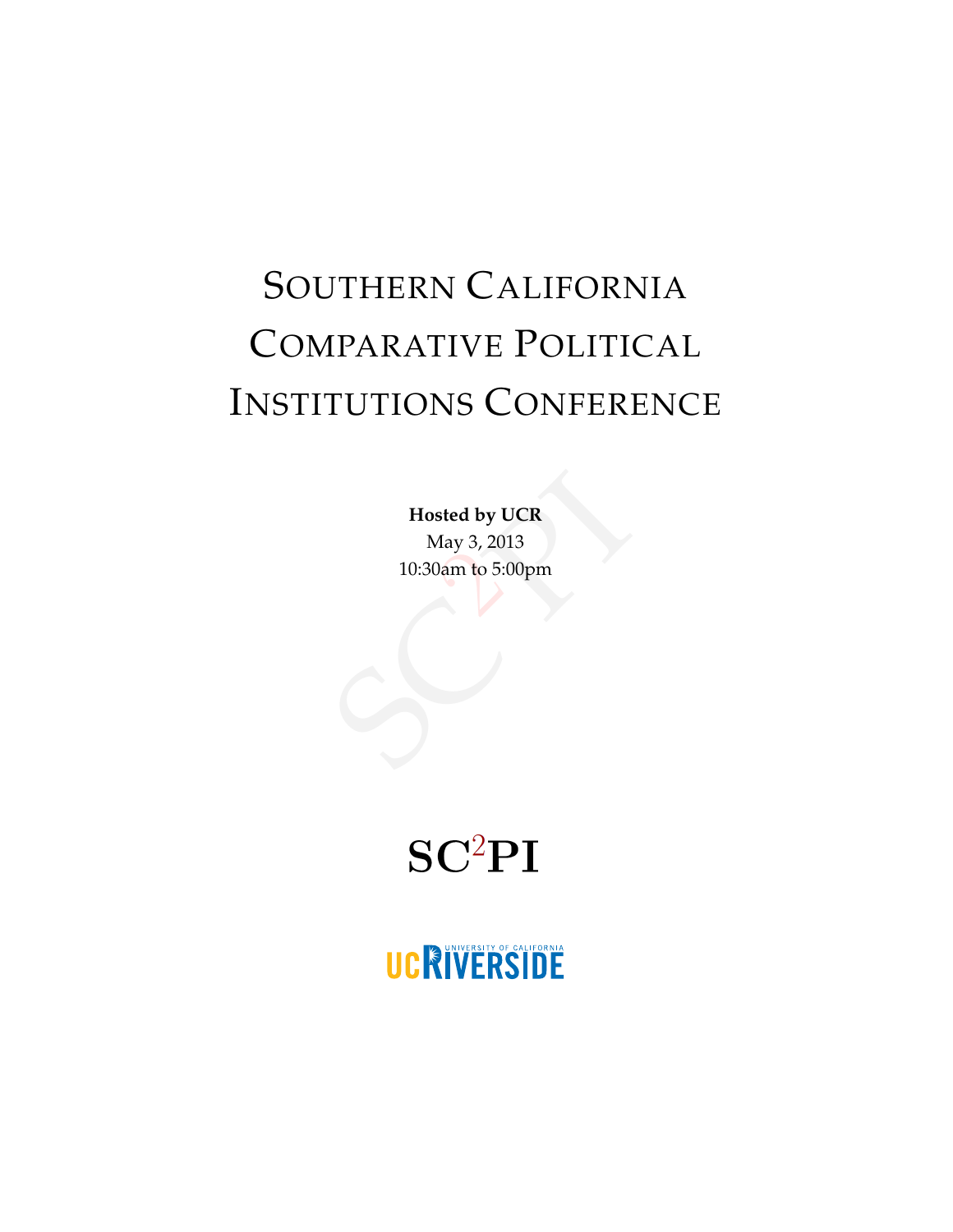# **UCRIVERSIDE**

### a **Introductions: 10:30-10:45**

#### **Session I: 10:45-12:00**

#### **Josue Nobrega** (UCLA)

*Delegating Powers to the Cabinet: The Efficient Secret of Coalition Governance with decree powers in Brazil after 2001*

#### **Kathryn Wainfan** (UCLA)

*Principle or Pressure? Distinguishing Party Cohesion from Party Discipline in the United Kingdom*

Discussant: Shaun Bowler (UCR)

#### **Lunch: 12:00-1:00**

#### **Session II: 1:00-3:00**

#### **Timothy Taylor** (UC-Davis)

o<br>Cain: Electoral Vulnerability an *Nothing to Lose, Everything to Gain: Electoral Vulnerability and International Conflict*

#### **John Cuffe** (UC-Irvine)

ose, Everything to Gain: Electoral<br>(UC-Irvine)<br>National Activity? Local Govern<br>ral Systems<br>**ndez** (UCR)<br>Pemocratic Progress: The Impact of *Local Power, National Activity? Local Government and Political Participation in Non-Federal Systems*

#### **Paul Hernandez** (UCR)

*Hindering Democratic Progress: The Impact of Banking Crises on Democratic Institutional Stability in the Developing World*

Discussant: Mike Thies (UCLA)

#### **Session III: 3:15-4:30**

#### **Benjamin Nyblade** (UBC), **Nathan Allen** (UBC) & **Angela O'Mahony** (RAND)

*Do Particularistic Institutions Lead to Particularistic Policies? Evidence from Taxation in Latin America*

#### **Felipe Nunes** (UCLA)

*Popularity, Legislative Majority, or Party Building: What do Latin American Presidents' Prioritize?*